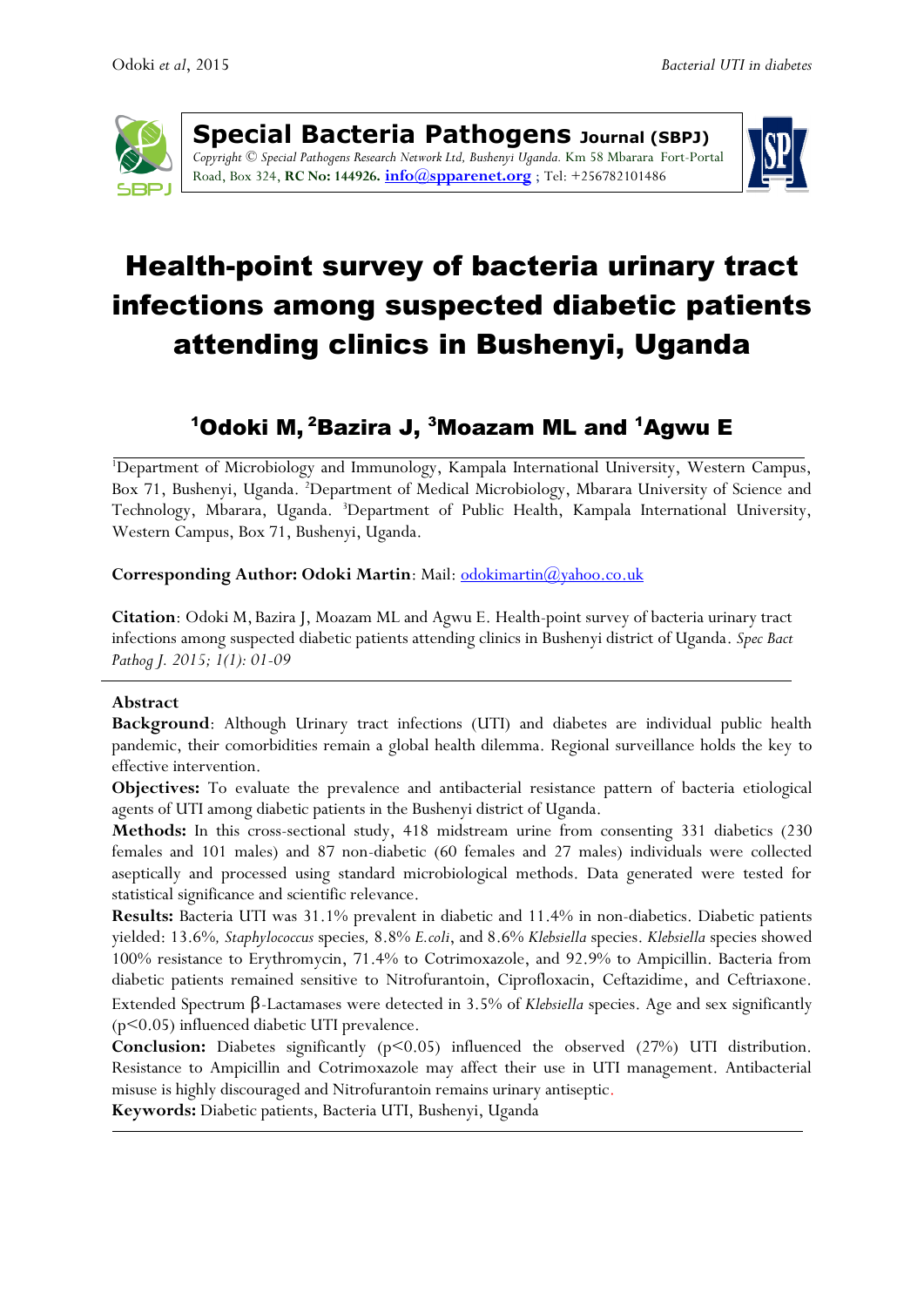#### **Introduction**

Urinary tract infection [UTI] is an infection of the urinary tract leading to inflammation of the entire tract or the upper or lower section of the track causing asymptomatic, acute, chronic, and complicated/non-complicated infection and depends on the portion of the urinary tract involved, the etiologic organisms, the severity of the infection, and the patient's ability to mount an immune response (1). UTI remains

one of the most common causes of hospitalization and symptoms depends on the age of the patient and the location of the urinary tract infected (2, 3). The influence of diabetes mellitus on the induction and progression of UTI has been documented and asymptomatic bacteriuria, low socioeconomic status, and sickle cell trait are predisposing factors for UTI (4, 5).

The leading bacteria causes of acute and uncomplicated UTI include *Escherichia coli, Staphylococcus aureus, Proteus* species*, Klebsiella*  species, and *Pseudomonas aeruginosa* (6-8). In Nigeria, *E. coli, Proteus* species, and *Klebsiella* species have been isolated in 90% of UTI reported cases (9, 10). Complications of UTI, such as emphysematous cystitis, pyelonephritis, occur more commonly in diabetic patients (11). The diabetics are more likely to develop asymptomatic and symptomatic bacteriuria often leading to UTI, emphysematous cystitis, abscess formation, and renal papillary necrosis  $(11-13)$ .

The sensitivity of bacteria to antibiotics shows a great geographical and historical variability (14). The variation is even more complicated in settings with poor resources and with no defined surveillance system and where information storage and retrieval remain difficult. Sporadic UTI data may exist in African sub-regional, the exact UTI situation in underlying co-morbidities like diabetes and HIV are lacking or highly limited. The pattern of bacteria UTI in diabetes and the detailed susceptibility status of etiology are needed for effective intervention in HIV and diabetes pandemics.

Altered immunity, the impaired anti-oxidant system involved in the bactericidal activity and neuropathic complications, predisposes the diabetics to UTI more than the nondiabetics (15, 16). Unfortunately in Uganda diabetic patients have limited access to the national diabetic clinic and there is no surveillance on UTI in diabetic patients especially at the grassroots level. In this study, we therefore isolated, characterized, and determined the susceptibility status of bacterial etiological agents of UTI among diabetic patients in the Bushenyi district of Uganda with the ultimate goal of providing a database for effective intervention and a baseline for a future surveillance system.

#### **Materials and methods**

#### **Isolation and characterization of isolates:**

In this cross-sectional prospective health-point survey, microbiological evaluation of 418 cleancatch mid-stream urine samples was aseptically collected and analyzed using standard microbiological methods, for bacteria UTI among diabetic patients attending: Kampala International University-Teaching Hospital (KIU-TH), Ishaka Adventist Hospital, Comboni Hospital, Bushenyi Health Center IV, Kitagata Hospital and Kabwohe Health Center IV. Those included: were clinically diagnosed with UTI in diabetes living in Bushenyi, Uganda. Isolation and identification of the bacteria were done at the Microbiology Laboratory of KIU-TH and Mbarara University Teaching Hospital. Significant UTI was defined as the presence of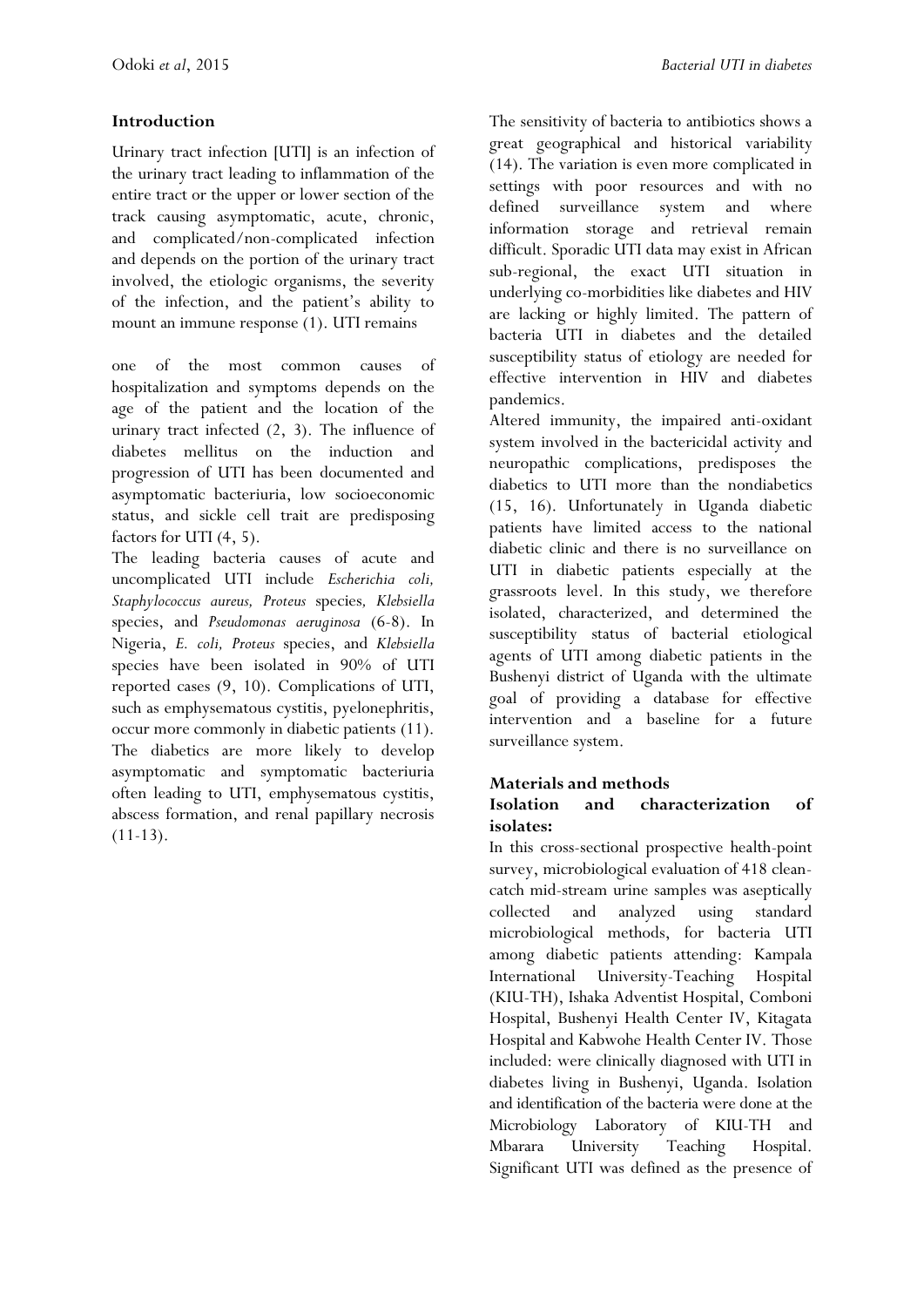100,000 CFU/milliliter in the culture of a clinical urine sample (17). CHROMagar orientation was introduced to boost the discriminatory power of routine phenotypic identification protocols [18, 19],

Four hundred and eighteen patients sampled was guided by the upper limit required to give 95% level of confidence at an expected prevalence of about 36.15% (20) using the precise prevalence formula: Sample size  $(N)$  = Z <sup>2</sup>P (100-P)/D2 (Epi-info version 3.2 database; 1995), where Z is a constant given as (1.96), P is expected prevalence (36.2%), and D is an acceptable error (5%). Ethical approval was obtained from KIU-WC Research and Ethics Committee and informed consent was sought and obtained from the patients. The consent letter was written in English and translated into local languages and participants who could not read or write gave a thumbprint to indicate approval. The patient's Diabetic status was confirmed using calibrated Abbot Precision-Xceed-Pro Glucometer and test strips dosed with 2.5 microliters of whole blood and then result read in 20 seconds as directed by the manufacturers. After analysis bacteria and media were decontaminated by autoclaving (at  $121^{\circ}$ C at 15psi for 15minutes), incinerated and ashes buried accordingly.

#### **Antibiotic susceptibility testing:**

The antibiotic susceptibility was performed by Clinical Laboratory Standards Institute (CLSI) modified Kirby Bauer method (21) on Muller Hinton agar. The prepared media was inoculated with bacterial suspension equivalent to 0.5 McFarland turbidity standards and allowed to stand for 30 minutes. The commercially available discs used contained the following antibiotics: Ceftazidime (30ug), Erythromycin (15ug), Ciprofloxacin (5ug), Ceftriaxone (30ug), Cotrimoxazole (25ug), Nitrofurantoin (300ug), Ampicillin (10ug), and Chloramphenicol (5ug) (BIOLAB Inc., Budapest Hungary). They were aseptically inoculated on the sensitivity agar plates and were incubated for 18 - 24hrs at 37°C. Zones of inhibition were measured and interpreted using standard methods.

### **Detection of Extended-spectrum betalactamase [ESBL] producing isolates:**

Gram-negative bacteria which showed resistance to either ceftazidime or ceftriaxone were screened for ESBL-production using double-disc synergy tests (DDST) (22). Confirmation of ESBL production was done by combined disc diffusion (23). Each of the Petri dishes containing Mueller-Hinton agar was seeded with bacterial suspension matched to 0.5 Mac Farland turbidity for 30 minutes. In this test, a disk of ceftazidime (30μg) alone and a disk of ceftazidime in combination with clavulanic acid (30/10μg) was used. Both disks were placed 25mm apart, center to center, on a lawn culture of the test isolate on Muller Hinton agar plate and incubated overnight at 37° C. Difference in zone diameter with and without clavulanic acid was measured. The positive result was defined as a ≥5mm increase in inhibition zone diameter around combination disks with clavulanic acid versus its standard zone when tested alone (23). Data generated from this research was analyzed statistically using SPSS.

#### **Results**

We report a 27% overall prevalence of bacteria (*Staphylococcus aureus, Escherichia coli, Klebsiella*  species*, Enterococcus* species) from 418 participants (290 females and 128 males). Out of 418 samples analyzed, 103 (31.1%) samples were positive for UTI among the diabetic patients and 10 (11.4  $\%$ ) of the non-diabetic patients (Table 1). The overall prevalence of UTI was 78 (33.9%) of diabetic females and 25 (24.8%) of diabetic males. The highest (10%) and the lowest (0.9%) UTI prevalence occurred among female participants aged 41-50 years and 11-20years respectively. The highest  $(14.9\%)$  and lowest  $(2\%)$  UTI prevalence were among the males aged >60years and 21- 30years. The prevalence of bacterial UTI was significantly  $(p<0.05)$  dependent on age and the sex of the diabetic patients. Out of 87 (60 females and 27 males), non-diabetic patients, 10.3% females and 1.1% males had UTI with the highest prevalence (5%) recorded in the age group 21-30 years and the lowest UTI (1.7%) prevalence recorded in the age group 11-20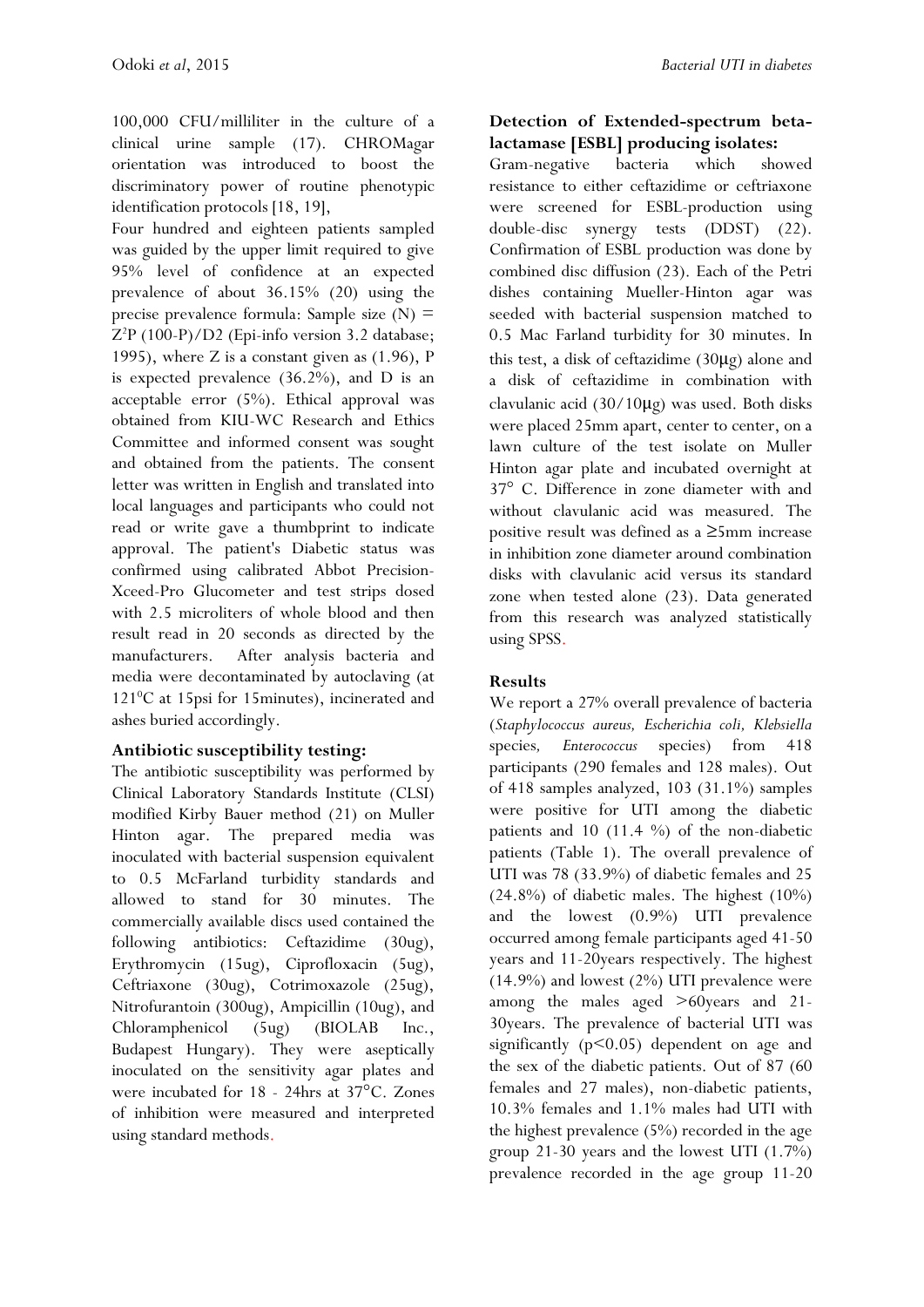years and >60 years respectively (Table 1). The prevalence of bacterial UTI had no significant  $(p>0.05)$  association with age and sex of the non-diabetic participants.

Among diabetic patients, (Table 1) 13.6% *Staphylococcus aureus* was the most prevalent bacteria followed by 8.8% *E. coli*, 8.6% *Klebsiella* species` and 0.3% *Enterococcus* species prevalences respectively. Among non-diabetic patients, 5.7% *E. coli* was the most prevalent followed by 4.6% *Staphylococcus aureus* and 1.1% *Klebsiella* species. The sex of patients had no significant (p>0.05) influence on bacteria distribution in both diabetic and non-diabetic patients. From Table 2, all the isolated bacteria were highly resistant to Ampicillin. *Klebsiella*  species was the most resistant among diabetic patients. The resistance of *Klebsiella* species to selected antibiotics included: 100% to Erythromycin; 71.4% to Cotrimoxazole and 92.9% to Ampicillin respectively. *Enterococcus* species isolated did not respond to any of the tested antibiotics. Table 2 also shows that all the isolated bacterial from the non-diabetic patients were highly resistant to Ampicillin with *Escherichia coli* as the highest showing 100% resistance to Erythromycin, Cotrimoxazole, and Ampicillin respectively. Among resistant Gram-negative bacteria, tested for ESBLs, 3.5% *Klebsiella* species strains were positive for ESBLs. The prevalence of ESBLs was not significantly (p>0.05) dependent on the sex of the diabetic patients (Table 2).

## **Discussion**

Human development characterized by the availability of basic life amenities continues to define the relationship between regional disease endemicity and the health status of people living in a particular community. In communities with limited resources, it is common to see preventable diseases like urinary tract infections (UTI) ravage the lives of ordinary citizens. The situation becomes even complicated if the infected individual harbors underlying chronic debilitating disease like diabetes (24) and the tendency of the involved microorganism to develop resistance to routine treatment regimen and also cause invasive diseases becomes very likely (25).

The observed 27% overall prevalence of bacteria (*Staphylococcus aureus, Escherichia coli, Klebsiella* species*, Enterococcus* species) among 418 participants (290 females and 128 males) clinically diagnosed with UTI, re-emphasizes the fact that regular survey (depending on resources availability) holds the key to effective intervention especially in patients with the debilitating disease living in disease endemic low-income countries. To confirm the significant ( $p$ <0.05) influence of diabetes on UTI prevalence as suggested by Pozzilli and Lesli, (26), we discovered a relative prevalence of 31.1% of UTI among the 331 diabetic patients compared to 11.4% of UTI among 87 non-diabetic patients.

Generally, our result is comparable with reports from elsewhere, because we found that our 31.1% prevalence of UTI among the diabetics is: lower than the newer Nigerian report of 36.2% prevalence (20), among similar cohorts. However, the 31.1% prevalence report is higher than older Nigerian reports of 26% and 23.3% respectively (27, 10); 21% in Karachi (4), 19% in Bahrain (28), 11.1% in Kenya (29), and 9.3% in Ethiopia (30) respectively.

While it may be difficult to explain the upward trend in UTI prevalence noted in the reported Nigerian studies from 26% and 23% in 2004/2003 to 36.2% in 2010, limited resources to enhance information storage and retrieval, underlying conditions such as HIV, sickle cell disease, immunological impairments, neutropenic disorders, pregnancy poor hygiene, use of contraceptive pills and menstruation in females are known factors which predispose people to UTI and may have played a role in this report. The trend noted from 21% in Karachi to 9.3% in Ethiopia may have clinical, socio-economic

Table 1

Age and distribution of bacterial agents of UTI among 331 diabetics and 87 non=diabetic patients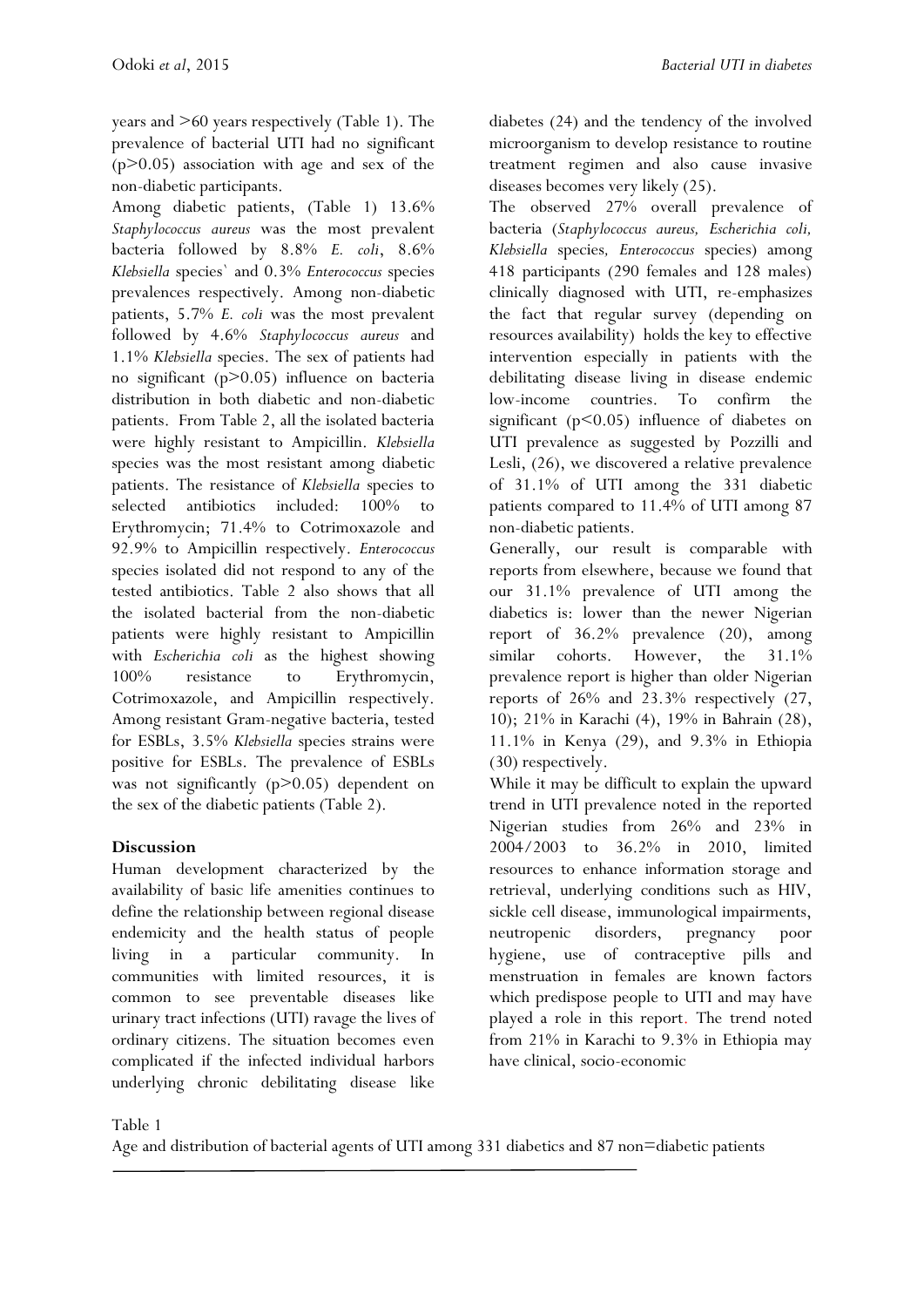|                                                                                        | No $(\%)$ UTI prevalence in diabetics | No $(\%)$ UTI prevalence in non-diabetics |          |         |  |  |  |  |  |
|----------------------------------------------------------------------------------------|---------------------------------------|-------------------------------------------|----------|---------|--|--|--|--|--|
| Age range                                                                              | Females                               | Males                                     | Females  | Males   |  |  |  |  |  |
|                                                                                        | $n = 230$                             | $n = 101$                                 | $n=60$   | $n=27$  |  |  |  |  |  |
| $<$ 10                                                                                 | 00(0.0)                               | 00(0.0)                                   | 00(0.0)  | 00(0.0) |  |  |  |  |  |
| $11 - 20$                                                                              | 02(0.9)                               | 00(0.0)                                   | 01(1.7)  | 00(0.0) |  |  |  |  |  |
| $21 - 30$                                                                              | 05(2.2)                               | 02(2.0)                                   | 03(5.0)  | 01(3.7) |  |  |  |  |  |
| $31 - 40$                                                                              | 15(6.5)                               | 02(2.0)                                   | 02(3.3)  | 00(0.0) |  |  |  |  |  |
| $41 - 50$                                                                              | 23(10.0)                              | 04(4.0)                                   | 02(3.3)  | 00(0.0) |  |  |  |  |  |
| $51 - 60$                                                                              | 14(6.1)                               | 02(2.0)                                   | 00(0.0)  | 00(0.0) |  |  |  |  |  |
| >60                                                                                    | 19(8.3)                               | 15(14.9)                                  | 01(1.7)  | 00(0.0) |  |  |  |  |  |
| Total                                                                                  | 78 (33.9)                             | 25(24.8)                                  | 09(15.0) |         |  |  |  |  |  |
| 01(3.7)                                                                                |                                       |                                           |          |         |  |  |  |  |  |
|                                                                                        |                                       |                                           |          |         |  |  |  |  |  |
| No (%) prevalence in non-diabetics<br>Bacterial strains No (%) prevalence in diabetics |                                       |                                           |          |         |  |  |  |  |  |

|                         | Bacterial strains No (%) prevalence in diabetics |          | $\overline{N}$ (%) prevalence in non-diabetics |         |
|-------------------------|--------------------------------------------------|----------|------------------------------------------------|---------|
| <i>S. aureus</i>        | 31(13.4)                                         | 14(13.9) | 03(5.0)                                        | 01(3.7) |
| E.coli                  | 24(10.4)                                         | 05(5.0)  | 05(8.3)                                        | 00(0.0) |
| Klebsiella spp          | 22(9.6)                                          | 06(5.9)  | 01(1.7)                                        | 00(0.0) |
| <i>Enterococcus</i> spp | 01(0.4)                                          | 00(0.0)  | 00(0.0)                                        | 00(0.0) |
|                         |                                                  |          | .                                              | $- - -$ |

Foot note; *S. aureus* = *Staphylococcus aureus, E.coli* = *Escherichia coli, Klebsiella* spp = *Klebsiella* species*, Enterococcus* spp *= Enterococcus* species*.* n=number, %=percentage. p=probability. (p>0.05)

TABLE 2 Resistant profile of bacterial isolates from 331 diabetics and 87 non-diabetic patients against commonly used antibiotics

|                                                                                                                       |          | Number (%) resistance of bacteria isolates from 331 diabetic patients |            |         |          |  |          |  |          |    |          |            |                                                                          |  |          |          |
|-----------------------------------------------------------------------------------------------------------------------|----------|-----------------------------------------------------------------------|------------|---------|----------|--|----------|--|----------|----|----------|------------|--------------------------------------------------------------------------|--|----------|----------|
| CIP<br>Uropathogens                                                                                                   |          |                                                                       | <b>CRO</b> |         | CAZ      |  | E        |  |          | NF |          | <b>SXT</b> |                                                                          |  | AM       |          |
| $S. aureus (n=45)$                                                                                                    |          | 14(31.1)                                                              |            |         | 25(55.5) |  | 27(60.0) |  | 23(51.1) |    | 04(8.9)  |            | 34(75.5)                                                                 |  | 17(37.8) | 35(77.8) |
| <i>E. coli</i> $(n=29)$                                                                                               |          | 10(34.5)                                                              |            | 02(6.9) |          |  | 01(3.4)  |  | 28(96.6) |    | 09(31.0) |            | 25(86.2)                                                                 |  | 08(27.6) | 29(100)  |
| Klebsiella spp<br>$(n=28)$                                                                                            |          | 11(39.3)                                                              |            |         | 07(25.0) |  | 05(17.9) |  | 28(100)  |    | 12(42.9) |            | 20(71.4)                                                                 |  | 13(46.4) | 26(92.9) |
| <i>Enterococcus</i> spp                                                                                               |          |                                                                       |            |         |          |  |          |  |          |    |          |            |                                                                          |  |          |          |
| $n=1$                                                                                                                 |          | 01(100)                                                               |            | 01(100) |          |  | 01(100)  |  | 01(100)  |    | 00(0.0)  |            | 00(0.0)                                                                  |  | 00(0.0)  | 00(0.0)  |
|                                                                                                                       |          |                                                                       |            |         |          |  |          |  |          |    |          |            | Number (%) resistance of bacteria isolates from 87 non-diabetic patients |  |          |          |
| <i>S.aureus</i><br>$(n=4)$                                                                                            | 01(25.0) |                                                                       | 02(50.0)   |         | 00(0.0)  |  | 02(50.0) |  | 00(0.0)  |    | 02(50.0) |            | 01(25.0)                                                                 |  | 03(75.0) |          |
| $E.$ coli (n=5)                                                                                                       | 02(40.0) |                                                                       | 01(20.0)   |         | 00(0.0)  |  | 05(100)  |  | 00(0.0)  |    | 05(100)  |            | 02(40.0)                                                                 |  | 05(100)  |          |
| Klebsiella                                                                                                            | 00(0.0)  |                                                                       | 00(0.0)    |         | 00(0.0)  |  | 01(100)  |  | 00(0.0)  |    | 01(100)  |            | 01(100)                                                                  |  | 01(100)  |          |
| $spp(n=1)$                                                                                                            |          |                                                                       |            |         |          |  |          |  |          |    |          |            |                                                                          |  |          |          |
| Foot note; S. aureus = Staphylococcus aureus, E. coli = Escherichia coli, Klebsiella spp = Klebsiella species,        |          |                                                                       |            |         |          |  |          |  |          |    |          |            |                                                                          |  |          |          |
| $E$ nteressesus sp $p = E$ nteressesus species $CIP = C$ inseflexasin $CRO = C$ eftriexane $CAP = C$ efteridime $E =$ |          |                                                                       |            |         |          |  |          |  |          |    |          |            |                                                                          |  |          |          |

*Enterococcus* spp *= Enterococcus* species*. CIP = Ciprofloxacin, CRO = Ceftriaxone, CAZ= Ceftazidime, E= Erythromycin, NF = Nitrofurantoin, SXT = Cotrimoxazole, C= Chloramphenicol, AM = Ampicillin. n=number, %=percentage.*

and religious undertone because Karachi and Bahrain have Muslim majority populations while Kenya and Ethiopia have mixed religious populations respectively.

UTI prevalence was higher in both the diabetic (33.9%) and nondiabetic (15.0%) females when compared to their corresponding male counterparts with 24.8% and 3.7% prevalence respectively (Table 1). Sex and age significantly (p<0.05) influenced the prevalence of UTI among the surveyed participants, especially among the diabetic population.

The anatomy of the female genitourinary system and waning immunity in the elderly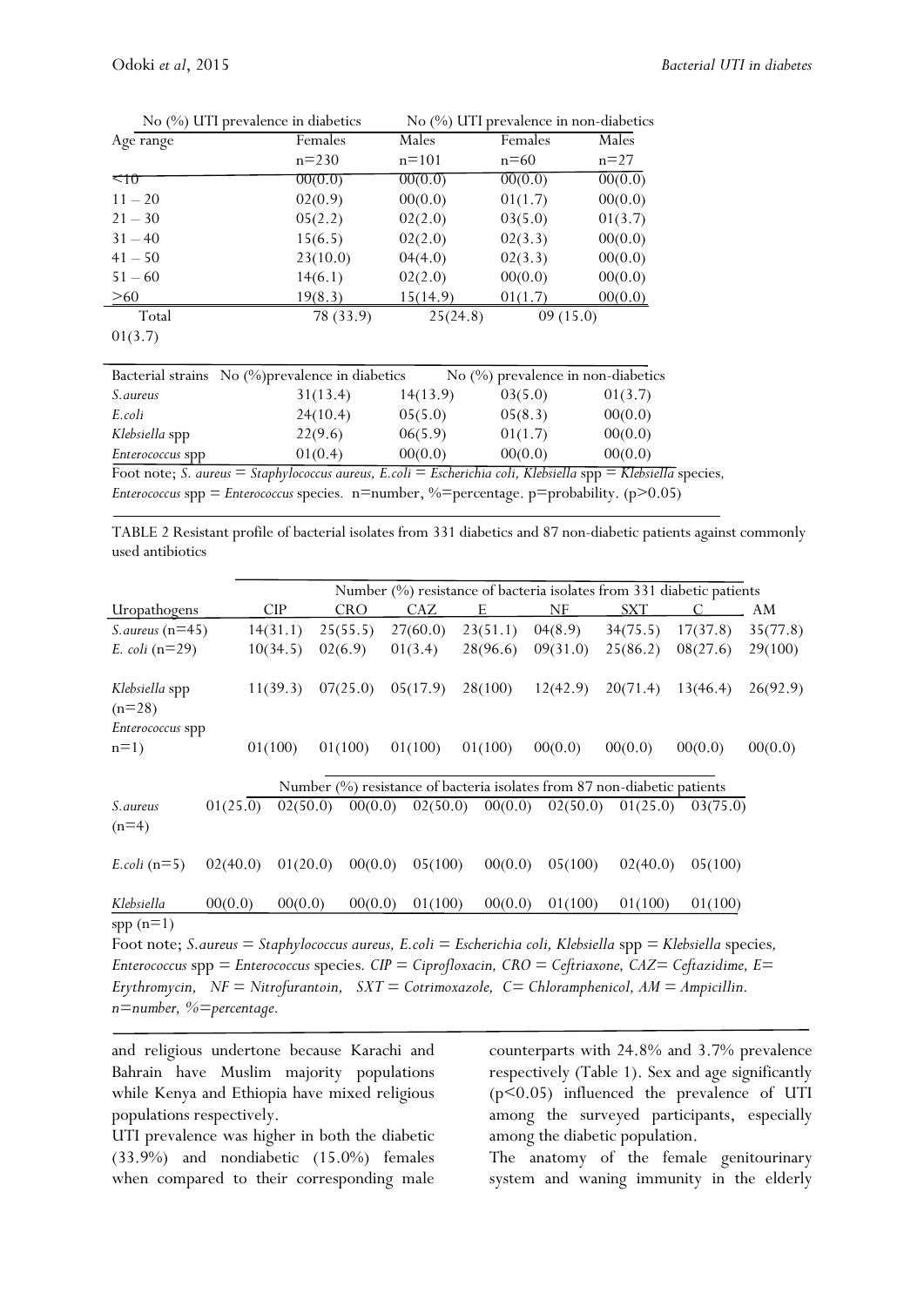remains outstanding among factors that predisposes people to UTI especially in this setting with limited resources, poor hygiene, and low socioeconomic status. This also explains why females are more prone to UTI than their male counterparts (31, 32). One unique observation in this study is that the underlying medical condition determines the etiology of UTI. This was clear in table 1 where there was a difference in etiology of the diabetic and non-diabetic population. Thus the diabetic population was predominated by 43.7% *Staphylococcus aureus* whereas the non-diabetic population was predominated by 50% *Escherichia coli.* This observation is far lower than 46.3% *Staphylococcus* species and 39% *Escherichia coli* prevalence in UTI reported in Northern Uganda City of Gulu (33). Patients with diabetes mellitus have a two to three-fold increased risk of bacteremia and sepsis originating from the urinary tract compared with those without diabetes [34]. This places the surveyed population at great risk of *Staphylococcus aureus* and *Escherichia coli* bacteremia. The sex of patients had no significant (p>0.05) influence on bacteria distribution in both diabetic and non-diabetic patients. Thus, although the anatomy of the female genitourinary system played a role in determining UTI prevalence, it had no influence  $(p>0.05)$  on the bacteria etiology.

Treatment of infection with *Staphylococcus* species remains a challenge due to the high tendency of the bacteria to develop resistance to conventional antibiotics. *Staphylococcus*  resistance to the penicillins, cotrimoxazole, and the cephalosporin (77.8% resistance to Ampicilin, 75.5% resistance to cotrimoxazole, 60% to ceftazidime, and 55% to ceftriazone) is not surprising given the elaborate virulence factors produced by this bacterium. Resistance to penicillin is a consequence of beta-lactamase production and is common in developing country settings where uptake of hospital services is low and the tendency for selfmedication is high leading to antibiotic abuse. Administration of cotrimoxazole to HIVinfected individuals as life prophylaxis and the use of cotrimoxazole as a broad-spectrum antibiotic in febrile illness including indiscriminate use of antibiotics (due to lack of prescription policies) to treat symptomatic/asymptomatic UTI may explain the observed bacteria resistance to these antibiotics.

The overall resistance profile of *Staphylococcus aureus, Escherichia coli, Klebsiella* species, and *Enterococcus* species which we report in this study done in the western Uganda district of Bushenyi (Table 2) is in line with other reports from North and central Uganda (35-37, 33). The overall high bacterial resistance to Ampicillin and Cotrimoxazole (Table 2) is similar to a study carried out by Mwaka et *al,* (36) in Kampala, Uganda and few isolates were sensitive to Ampicillin and Erythromycin similar to the one reported in Western Nigeria (20, 38) and Northern Nigeria in West Africa (39). Also, the low level of resistance of uropathogens to third-generation cephalosporins and ciprofloxacin used in this study conforms with the report of Randrianirina *et al.,* (40) from the Southern African city of Madagascar. It is therefore clear that our result is in line with East, South, and West African reports about African literature regarding the chemotherapy of bacteria etiological agents of UTI. Our report is slightly different from the resistance report from apparently healthy females genital tract isolates in West Africa-Nigeria city of Ekpoma (41) were *Escherichia coli* and *Staphylococcus* species were: 44% and 37% resistant to oxacilline; 6% and 55% resistant to ceftriazone; and 34% and 31% resistant to ciprofloxacin respectively (Table 2).

The factors that may help explain the observed pattern of resistance to uro-pathogens remain relatively similar irrespective of the locality. Prominent is antibiotic abuse due to a lack of effective and implementable policies, enabling sick people to purchase small amounts of antibiotics from drug shops manned by unqualified health workers. This may give room for the emergence of resistant strains due to low dose misuse of such antibiotics and poor adherence occasioned by the tendencies of the patients to back out from completing the dose when they get a little relief from the symptoms of the infection. Fecal contamination of UTI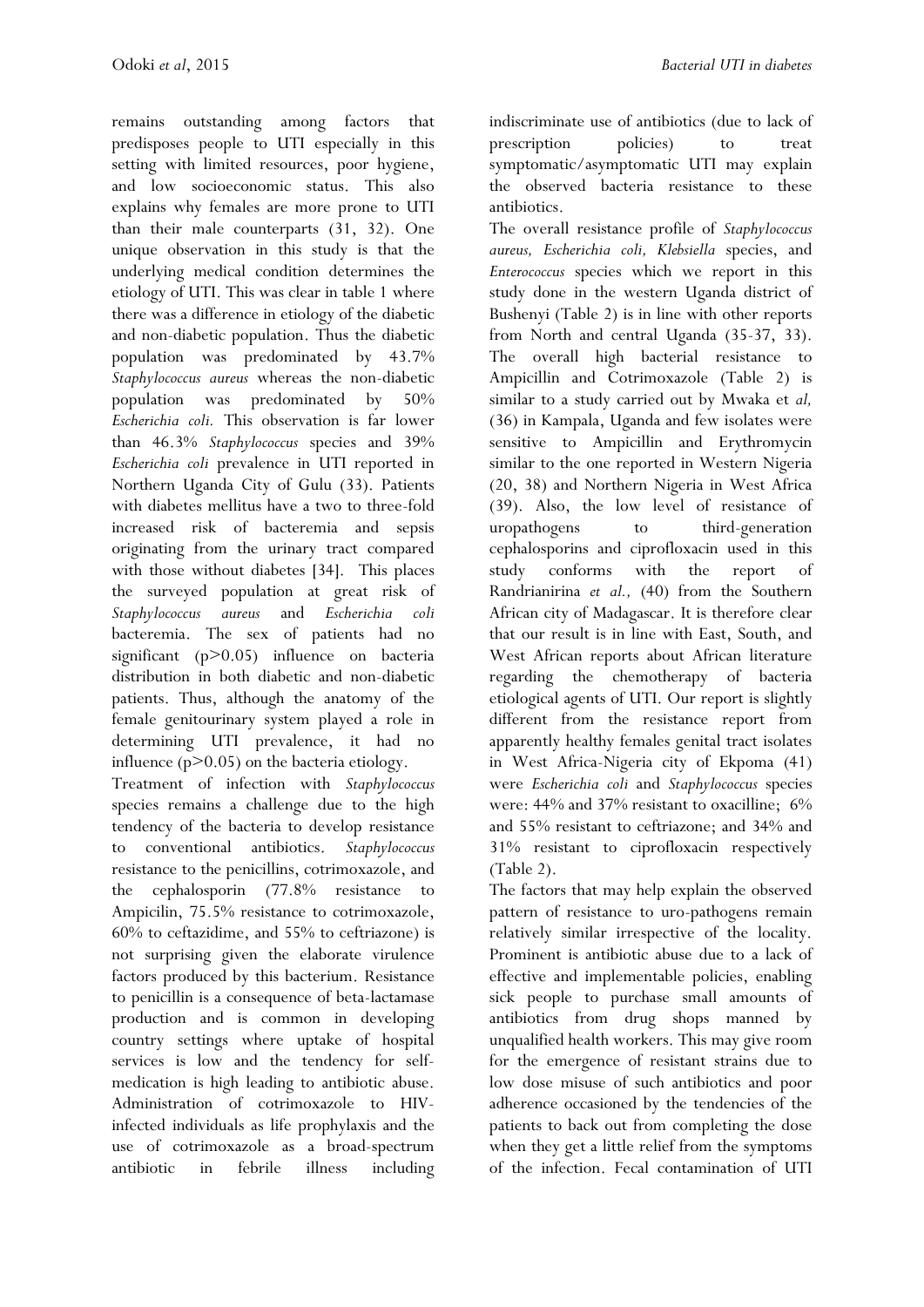due to poor hygiene, genital manipulation due to use of douches, insertion of intrauterine devices, contraceptive pills, and use of poor quality contaminated condoms during sexual intercourse are all factors that predispose to UTI (41, 33).

We tested gram-negative bacteria for the presence of Extended Spectrum Beta-lactamase production (ESBLs). We were surprised to discover that 3.5% of the antibiotic-resistant *Klebsiella* species were also positive for ESBLS. The prevalence of ESBLs among the gramnegative bacterial uropathogens was not significantly  $(p>0.05)$  dependent on the sex of the diabetic patients (Table 2). Multipleantibiotic resistant, UTI-associated enterobacteria show their pathogenicity by expressing gene (SHV) encoded ESBLs enzymes (42). The occurrence of ESBLs-producing *Klebsiella* species in this study is similar to an old report by Hadziyannis *et al*., (43). Although we could not confirm if the isolated ESBLsproducing *Klebsiella* species is from pneumonia or the oxytoca substrain, further studies are needed to adequately characterize the strains of *Klebsiella* strains in this region. Our report of the regional emergence of ESBLs producing enterobacteria confirms the earlier Tanzania report by Sabrina *et al.,* (44).

In conclusion, bacteria UTI is highly (31.1%) prevalent among diabetic patients attending hospitals/clinics in Bushenyi. Diabetes significantly ( $p \leq 0.05$ ) impacted participants' acquisition of UTI. Diabetes and other underlying conditions appear to determine the distribution of bacteria etiological agents of UTI. Nitrofurantoin, Ciprofloxacin, and Ceftriaxone, Ceftazidime were the most effective antibiotics. Underlying medical condition influenced bacteria etiology of UTI and the observed resistance to Ampicillin and Septrine, may influence their use in UTI treatment. Antibacterial misuse is highly discouraged and Nitrofurantoin remains an effective urinary antiseptic.

#### **REFERENCES**

1. Stamm WE and Norrby SR. Urinary tract infections: disease panorama and challenges. *Journal of Infectious Diseases* 2001; 183(1): S1-4.

- 2. Amali O, Indinyero MD, Umeh EU and Awodi NO. Urinary Tract Infections among Female Students of The University Of Agriculture, Makurdi, Benue State, Nigeria. *The Internet Journal of Microbiology* 2009; 7(1):1-5.
- 3. Fakhrossadat M and Narges S. Changing patterns insensitivity of bacterial uropathogens to antibiotics in children. *Pakistan Journal of Medical Sciences* 2009; 25(5):801-805.
- 4. Baqai R, Aziz M, Rasoo lG. Urinary tract infection in diabetics patients and biofilm formation of uropathogens. *Infect. Dis. J. Pak* 2008; 17(1): 21-24.
- 5. Assel MT, Al-Meer FM, Al-Kuwari MG, Ismail MF. Prevalence and predictor of asymptomatic bacteriuria among pregnant women attending Primary health care in Qatar Middle East*. J. Fam. Med* 2009; 4: 14-17.
- 6. Manges AR, Natarajan P, Solberg OD, Dietrich PS, Riley LW. The changing prevalence of drug-resistant Enterobacteriaceae groups in a community: evidence for community outbreaks of urinary tract infections. *Epidemiology and Infections* 2006; 134:425– 431.
- *7.* Akram M, Shahid M, Khan A. Etiology and antibiotic resistance pattern of communityacquired urinary tract infection in JNMC Hospital India. *Annals of Clinical Microbiology and Antimicrobial,* 2007; 6(4):1-7.
- 8. Akortha EE. Ibadin OK. Incidence and antibiotic susceptibility pattern of *Staphylococcus aureus* amongst patients with urinary tract infection (UTI) in UBTH Benin City, Nigeria; *African Journal Biotechnology*. 2008; 7(11):1637-1640.
- 9. Foxman B. Recurring urinary tract infection: Incidence and risk factors. *American Journal of Public Health* 1990; 80, 331-333.
- 10. Agwu E, Agba MI, Nwobu GO, Isibor JO, Okpala HI, Ohihion AA et al. Pattern of Urinary Tract Infection Among Female Students of National Veterinary Research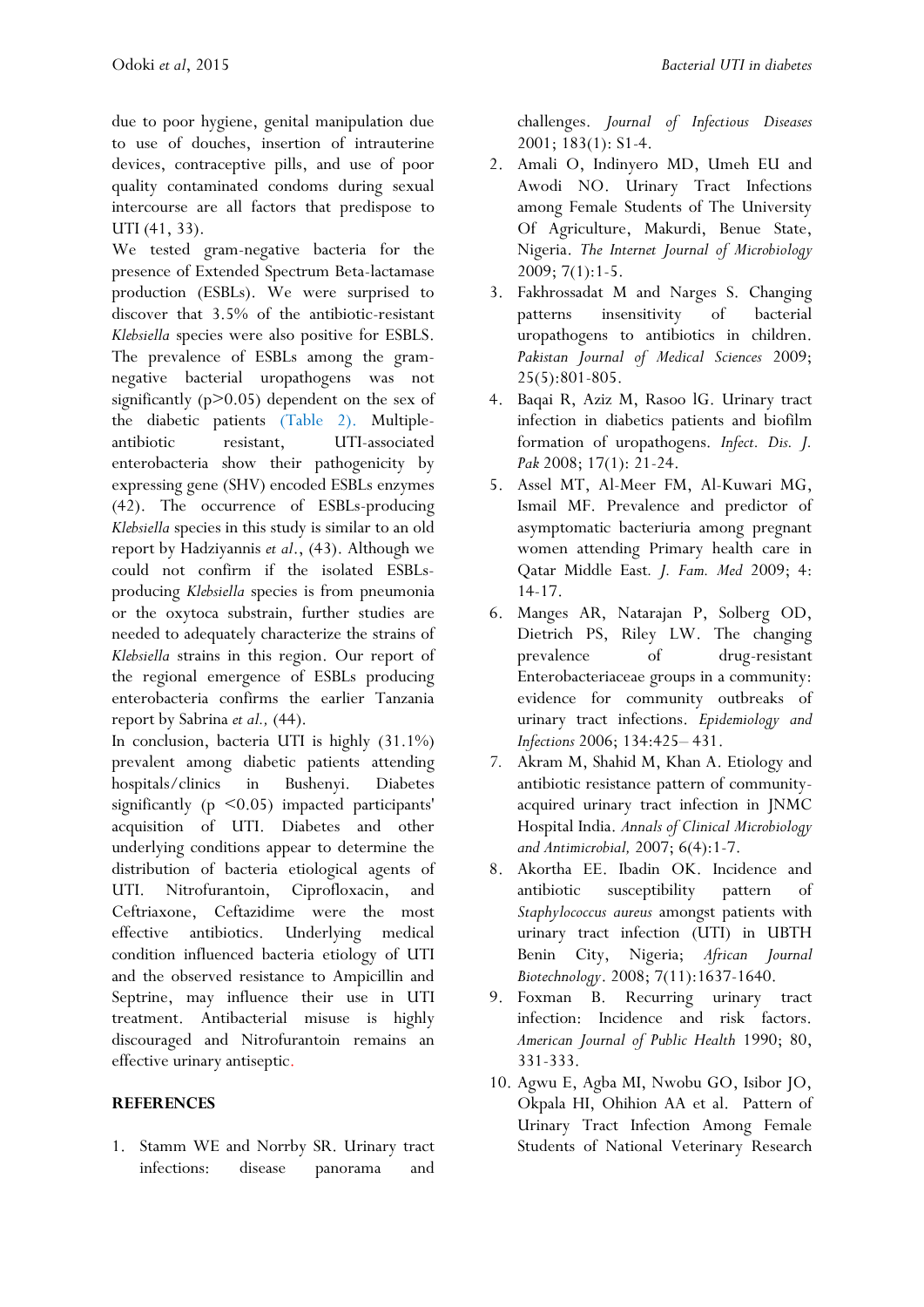Institute Vom*. Journal of Biomedical Science in Africa*, 2004; .2, (2):15-17.

- 11. Nicolle LE, Asymptomatic bacteriuria in diabetic women. *Diabets care* 2000; 23:722–723.
- 12. Nicolle LE, Friesen D, Harding GK, Roos LL Hospitalization for acute pyelonephritis in Manitoba, Canada, during the period from 1989 to 1992; impact of diabetes, pregnancy, and aboriginal origin. Clin. Infect. Dis. 1996; 221051-1056.
- 13. Patterson JE, Andriole VT. 1997. Bacterial urinary tract infections in diabetes. Infect. Dis. Clin. N. Am. 1997; 11735-11750.
- 14. Akinjogunla OJ, Eghafona NO, Ekoi OH. Diarrheagenic *Escherichia coli* (DEC): Prevalence among in and ambulatory patients and susceptibility to antimicrobial chemotherapeutic agents. *Journal of Bacteriology Research*, 2009; 1 (3).34–38.
- 15. Stapleton A. Urinary tract infections in patients with diabetes. *Am. J. Med.* 2002; 113(1): 805-845.
- 16. Hopps E, Camera A, Caimi G. Polymorphonuclear leukocytes and diabetes mellitus. Minerva Med 2008; 99:197-202.
- 17. Harding GKM, Zhanel GG, Nicolle LE, Cheang M. The Manitoba Diabetes Urinary Tract Infection Study Group, Antimicrobial Treatment in Diabetic Women with Asymptomatic Bacteriuria. *New England Journal of Medicine,* 2002; 347: 1576-1583.
- 18. Samra Z, Heifetz M, Talmor J, Bain E, Bahar J. Evaluation of Use of a New Chromogenic Agar in Detection of Urinary Tract Pathogens. Microbiology Department, Rabin Medical Center, Beilinson Campus, Petah Tiqva, and the Sackler Faculty of Medicine, Tel Aviv University, Tel Aviv, and Hy-Laboratories Ltd., Rehovot, Israel. 1997
- 19. Wiersma TJ, Timmermans AE. Summary of the 'Urinary tract infections' guideline (first revision) of the Dutch College of General Practitioners. Ned Tijdschr Geneeskd 2001; 145: 735–739.
- 20. Ophori EA, Imade P, Johnny EJ. Asymptomatic bacteriuria in patients with type-2 diabetes mellitus. *Journal of*

*Bacteriology Research* 2010; 2(2), pp. Available online at <http://www.academicjournals.org/JBR> ISSN 2006- 9871 © 2010 Academic Journals.

- 21. Bauer AW, Kirby WM. Sherris JC, Turck M. Antibiotic susceptibility testing by a standardized single disk method. *Amer J Clin Pathol* 1966; 45(4):493-496.
- 22. Akinjogunla OJ, Eghafona NO, Enabulele IO, Mboto CI, Ogbemudia FO. Antibacterial activity of ethanolic extracts *of Phyllanthus amarus* against extended spectrum  $β$ - lactamase producing *Escherichia coli* isolated from stool samples of HIV seropositive patients with or without diarrhoea; *African Journal of Pharmacy and Pharmacology* 2010; 4(6):402- 407.
- 23. Clinical Laboratory Standards Institute. Performance standards for antimicrobial susceptibility testing. 16th informational supplement . M100-S15. 2006
- 24. Agwu E, Dafiewhare OE, Ekanem PE. Possible Diabetic-Foot Complications in Sub-Saharan Africa, Global Perspective on Diabetic Foot Ulcerations, Thanh Dinh (Ed.), ISBN: 978-953-307-727-7, InTech, 2011. Available from **[http://www.intechopen.com/articl](http://www.intechopen.com/articles/show/title/possible-diabetic-foot-complications-in-sub-saharan-africa) [es/show/title/possible-diabetic](http://www.intechopen.com/articles/show/title/possible-diabetic-foot-complications-in-sub-saharan-africa)[foot-complications-in-sub-saharan](http://www.intechopen.com/articles/show/title/possible-diabetic-foot-complications-in-sub-saharan-africa)[africa](http://www.intechopen.com/articles/show/title/possible-diabetic-foot-complications-in-sub-saharan-africa)**
- 25. Agwu E, Ihongbe JC, Inyang NJ. Prevalence of Quinolone susceptible *Pseudomonas aeruginosa* and *Staphylococcus aureus* in delayed-healing diabetic foot ulcers in Ekpoma Nigeria. *Wounds* 2010; 4: 100-105.
- 26. Pozzilli P, Lesli RDG. Infections and diabetes: Mechanisms and prospects for prevention. *Diabet Med.*; 1994; 11:935– 941.
- 27. Alebiosu CO, Osinupebi OA, Olajubu FA. Significant asymptomatic bacteriuria among Nigerian type 2 diabetics. *J. Nat. Med. Assoc*. 2003; 95(5): 344-348.